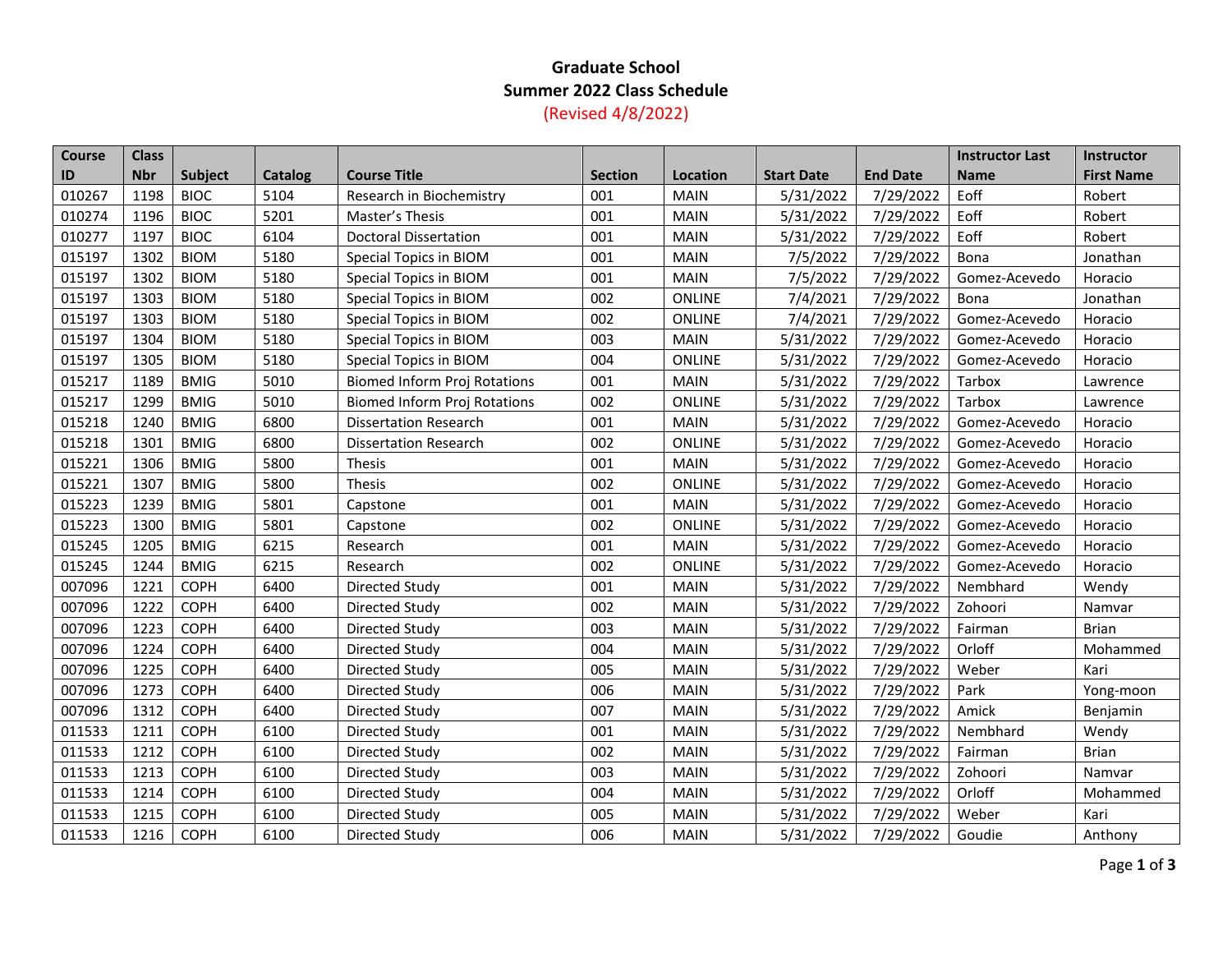## **Graduate School Summer 2022 Class Schedule** (Revised 4/8/2022)

| 011533 | 1217 | <b>COPH</b> | 6100 | Directed Study                     | 007 | <b>MAIN</b>   | 5/31/2022 | 7/29/2022 | Brown          | Clare     |
|--------|------|-------------|------|------------------------------------|-----|---------------|-----------|-----------|----------------|-----------|
| 011533 | 1218 | COPH        | 6100 | Directed Study                     | 008 | <b>MAIN</b>   | 5/31/2022 | 7/29/2022 | Prewitt        | Theresa   |
| 011533 | 1219 | <b>COPH</b> | 6100 | Directed Study                     | 009 | <b>MAIN</b>   | 5/31/2022 | 7/29/2022 | Ryan           | Kevin     |
| 011533 | 1220 | COPH        | 6100 | Directed Study                     | 010 | <b>MAIN</b>   | 5/31/2022 | 7/29/2022 | Tilford        | John      |
| 011533 | 1241 | COPH        | 6100 | Directed Study                     | 011 | <b>MAIN</b>   | 5/31/2022 | 7/29/2022 | Porter         | Austin    |
| 011533 | 1288 | <b>COPH</b> | 6100 | Directed Study                     | 012 | <b>MAIN</b>   | 5/31/2022 | 7/29/2022 | Zaller         | Nickolas  |
| 011533 | 1297 | COPH        | 6100 | Directed Study                     | 013 | MAIN          | 5/31/2022 | 7/29/2022 | Park           | Yong-moon |
| 011533 | 1321 | COPH        | 6100 | Directed Study                     | 014 | <b>MAIN</b>   | 5/31/2022 | 7/29/2022 | Amick          | Benjamin  |
| 012632 | 1226 | <b>COPH</b> | 6600 | <b>Mentored Research</b>           | 001 | <b>MAIN</b>   | 5/31/2022 | 7/29/2022 | Cornell        | Carol     |
| 012632 | 1279 | COPH        | 6600 | <b>Mentored Research</b>           | 002 | <b>MAIN</b>   | 5/31/2022 | 7/29/2022 | Pro            | George    |
| 012632 | 1280 | COPH        | 6600 | Mentored Research                  | 003 | MAIN          | 5/31/2022 | 7/29/2022 | Marshall       | Sarah     |
| 012632 | 1294 | <b>COPH</b> | 6600 | Mentored Research                  | 004 | <b>MAIN</b>   | 5/31/2022 | 7/29/2022 | Bryant         | Keneshia  |
| 010553 | 1204 | <b>CSDP</b> | 6201 | Dissertation                       | 001 | <b>ONLINE</b> | 5/31/2022 | 7/29/2022 | Moser          | Dana      |
| 012446 | 1268 | EPID        | 6001 | <b>Instructional Methods Pract</b> | 001 | MAIN          | 5/31/2022 | 7/29/2022 | Mukasa         | Leonard   |
| 012549 | 1206 | EPID        | 6102 | Epi Seminar Series                 | 001 | <b>MAIN</b>   | 5/31/2022 | 6/28/2022 | Weber          | Kari      |
| 010326 | 1186 | <b>IBSD</b> | 5101 | Research                           | 001 | MAIN          | 5/31/2022 | 7/29/2022 | Mcgehee Jr.    | Robert    |
| 010326 | 1308 | <b>IBSD</b> | 5101 | Research                           | 002 | <b>MAIN</b>   | 7/1/2022  | 7/29/2022 | Mcgehee Jr.    | Robert    |
| 010327 | 1188 | <b>IBSD</b> | 6201 | Doctoral Dissertation              | 001 | <b>MAIN</b>   | 5/31/2022 | 7/29/2022 | Mcgehee Jr.    | Robert    |
| 010518 | 1187 | <b>IBSD</b> | 5106 | <b>Masters Thesis</b>              | 001 | <b>MAIN</b>   | 5/31/2022 | 7/29/2022 | Mcgehee Jr.    | Robert    |
| 010450 | 1180 | <b>MBIM</b> | 5107 | Rsch Micro & Immun                 | 001 | <b>MAIN</b>   | 5/31/2022 | 7/29/2022 | <b>Blevins</b> | Jon       |
| 010457 | 1181 | <b>MBIM</b> | 5201 | Master's Thesis                    | 001 | <b>MAIN</b>   | 5/31/2022 | 7/29/2022 | <b>Blevins</b> | Jon       |
| 010460 | 1182 | <b>MBIM</b> | 6201 | Doctoral Dissertation              | 001 | <b>MAIN</b>   | 5/31/2022 | 7/29/2022 | <b>Blevins</b> | Jon       |
| 010359 | 1193 | <b>NBDS</b> | 5118 | Research                           | 001 | <b>MAIN</b>   | 5/31/2022 | 7/29/2022 | Mennemeier     | Mark      |
| 010362 | 1194 | <b>NBDS</b> | 5127 | Master's Thesis                    | 001 | <b>MAIN</b>   | 5/31/2022 | 7/29/2022 | Mennemeier     | Mark      |
| 010366 | 1195 | <b>NBDS</b> | 6201 | <b>Doctoral Dissertation</b>       | 001 | <b>MAIN</b>   | 5/31/2022 | 7/29/2022 | Mennemeier     | Mark      |
| 010058 | 1177 | <b>NPHD</b> | 6111 | <b>Topics in Nursing</b>           | 001 | ONLINE        | 5/31/2022 | 7/29/2022 | Cowan          | Patricia  |
| 010062 | 1292 | <b>NPHD</b> | 6105 | <b>Issues Influencing Rsch</b>     | 001 | ONLINE        | 5/31/2022 | 7/29/2022 | Lefler         | Leanne    |
| 010529 | 1296 | <b>NPHD</b> | 6202 | <b>Doctoral Dissertation</b>       | 001 | ONLINE        | 5/31/2022 | 7/29/2022 | Cowan          | Patricia  |
| 015263 | 1179 | <b>NPHD</b> | 6116 | Research Practicum                 | 001 | <b>MAIN</b>   | 5/31/2022 | 7/29/2022 | Cowan          | Patricia  |
| 010302 | 1203 | <b>NUTR</b> | 5109 | <b>Medical Nutrition Therapy</b>   | 001 | <b>ONLINE</b> | 5/31/2022 | 7/29/2022 | Jones          | Lesley    |
| 010315 | 1230 | <b>NUTR</b> | 5120 | Spec Topics Clin Nutr              | 001 | ONLINE        | 5/31/2022 | 7/29/2022 | Hakkak         | Reza      |
| 010315 | 1231 | <b>NUTR</b> | 5120 | Spec Topics Clin Nutr              | 003 | ONLINE        | 5/31/2022 | 7/29/2022 | Li             | Wei       |
| 010315 | 1232 | <b>NUTR</b> | 5120 | Spec Topics Clin Nutr              | 004 | ONLINE        | 5/31/2022 | 7/29/2022 | Jansen         | Lisa      |
| 010316 | 1233 | <b>NUTR</b> | 5121 | <b>Masters Thesis Clin Nutr</b>    | 001 | <b>ONLINE</b> | 5/31/2022 | 7/29/2022 | Hakkak         | Reza      |